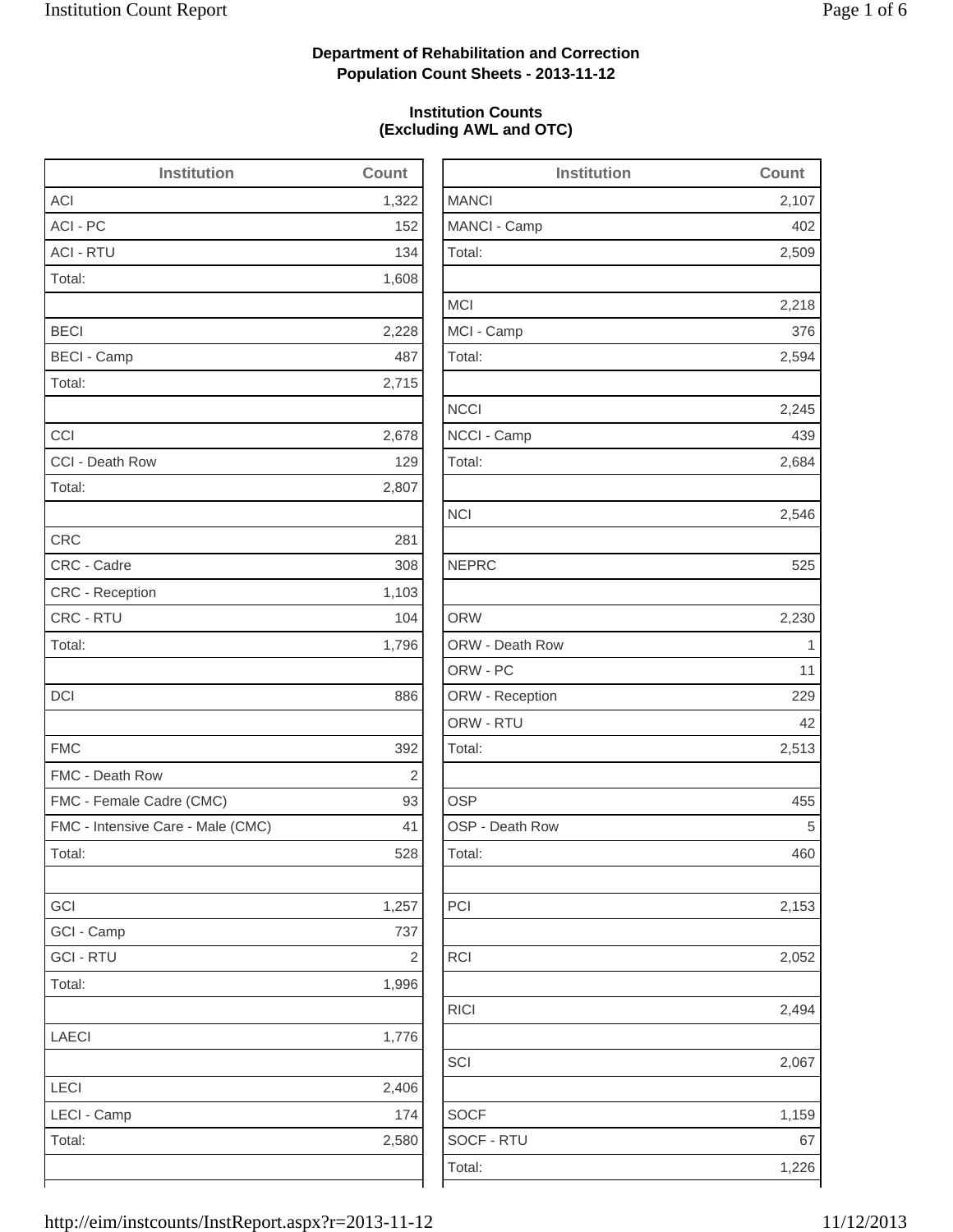### Institution Count Report Page 2 of 6

| <b>LOCI</b>              | 2,289 |
|--------------------------|-------|
|                          |       |
| <b>LORCI</b>             | 81    |
| <b>LORCI - Cadre</b>     | 224   |
| <b>LORCI - Reception</b> | 1,019 |
| Total:                   | 1,324 |
|                          |       |
| <b>MACI</b>              | 1,055 |
| <b>MACI - Minimum</b>    | 1,258 |
| MACI - Youth             | 26    |
| Total:                   | 2,339 |

|                  | <b>Total Population:</b> | 50,595 |
|------------------|--------------------------|--------|
|                  |                          |        |
| Total:           |                          | 1,420  |
| <b>WCI - RTU</b> |                          | 51     |
| <b>WCI</b>       |                          | 1,369  |
|                  |                          |        |
| <b>TOCI</b>      |                          | 1,201  |
|                  |                          |        |
| Total:           |                          | 1,507  |
| TCI - Camp       |                          | 419    |
| <b>TCI</b>       |                          | 1,088  |

\* The Total Population includes 37 Offenders with Reason Codes 30 & 31. \*\* The Total Population includes 23 Offenders with Reason Code 0A.

#### **Male Population by Security Level (Include AWL and Exclude OTC)**

| <b>Security Level</b>  |                   | <b>Body</b> | <b>AWL</b>     | $(-OTC)$ | Total  |
|------------------------|-------------------|-------------|----------------|----------|--------|
| Total Level 5          |                   | 117         | 0              | 0        | 117    |
| Total Level 4          |                   | 1,777       | 11             | 10       | 1,778  |
| Total Level 3          |                   | 11,795      | 127            | 90       | 11,832 |
| Total Level 2          |                   | 17,233      | 241            | 156      | 17,318 |
| Total Level 1          |                   | 15,439      | 201            | 117      | 15,523 |
| <b>Total Death Row</b> |                   | 137         | $\overline{2}$ | 2        | 137    |
|                        | <b>Total Male</b> | 46,498      | 582            | 375      | 46,705 |

#### **Female Population by Institution (Include AWL and Exclude OTC)**

|                          | (II)        |                |          |              |
|--------------------------|-------------|----------------|----------|--------------|
| <b>Institution</b>       | <b>Body</b> | <b>AWL</b>     | $(-OTC)$ | <b>Total</b> |
| <b>DCI</b>               | 886         | 15             | 10       | 891          |
| <b>FMC</b>               | 8           | 5              | 0        | 13           |
| FMC - Female Cadre (CMC) | 93          | $\overline{2}$ | 0        | 95           |
| <b>NEPRC</b>             | 525         | 17             | 10       | 532          |
| <b>ORW</b>               | 2,230       | 62             | 35       | 2,257        |
| <b>ORW - Death Row</b>   | 1           | 0              | 0        |              |
| ORW - PC                 | 11          | $\mathbf 0$    | 0        | 11           |
| ORW - Reception          | 229         | $\overline{0}$ | 0        | 229          |
| ORW - RTU                | 42          | $\overline{0}$ | 0        | 42           |
| <b>Total Female</b>      | 4,025       | 101            | 55       | 4,071        |
| <b>Total Population:</b> | 50,523      | 683            | 430      | 50,776       |

#### **Male Population by Institution: Security Level 5 (Include AWL and Exclude OTC)**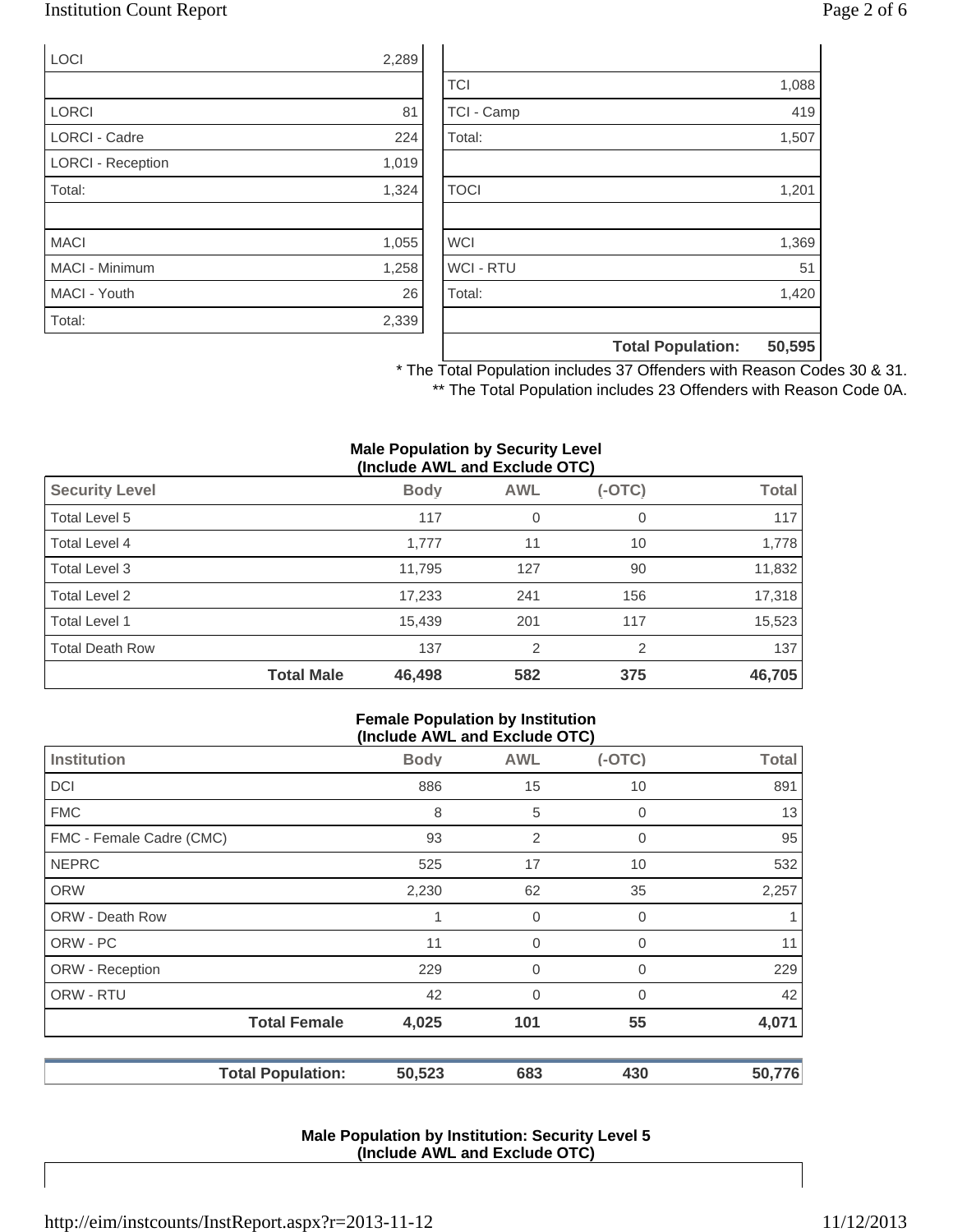# Institution Count Report Page 3 of 6

| Institution |                      | <b>Body</b> | <b>AWL</b> | $(-OTC)$ | Total |
|-------------|----------------------|-------------|------------|----------|-------|
| <b>OSP</b>  |                      | 114         |            |          | 114   |
| <b>SOCF</b> |                      |             |            |          | 3     |
|             | <b>Total Level 5</b> | 117         |            |          | 117   |

### **Male Population by Institution: Security Level 4 (Include AWL and Exclude OTC)**

| <b>Institution</b>   |                      | <b>Body</b>    | <b>AWL</b>          | $(-OTC)$     | Total          |
|----------------------|----------------------|----------------|---------------------|--------------|----------------|
| ACI                  |                      | $\mathbf{1}$   | $\mbox{O}$          | $\mathbf 0$  | 1              |
| $ACI - PC$           |                      | 6              | $\mbox{O}$          | $\mathbf 0$  | $\,$ 6 $\,$    |
| ${\sf CRC}$          |                      | $\overline{2}$ | $\mathbf{1}$        | $\mathbf{1}$ | $\sqrt{2}$     |
| CRC - RTU            |                      | $\mathbf{1}$   | $\mathbf 0$         | $\mathbf 0$  | 1              |
| LECI                 |                      | 21             | $\,0\,$             | $\mathbf 0$  | 21             |
| LOCI                 |                      | $\,$ 3 $\,$    | $\mbox{O}$          | $\mathbf 0$  | $\sqrt{3}$     |
| LORCI                |                      | $\mathbf{1}$   | $\mathbf 0$         | $\mathbf 0$  | $\mathbf{1}$   |
| <b>LORCI - Cadre</b> |                      | $\mathbf{1}$   | $\mathbf 0$         | $\mathbf 0$  | 1              |
| LORCI - Reception    |                      | $\overline{4}$ | 1                   | 1            | $\overline{4}$ |
| <b>MANCI</b>         |                      | 58             | $\mathbf 0$         | $\mathbf 0$  | 58             |
| <b>NCCI</b>          |                      | $\overline{2}$ | $\,0\,$             | $\mathbf 0$  | $\sqrt{2}$     |
| NCI                  |                      | $\mathbf{1}$   | $\mathbf 0$         | $\mathbf 0$  | $\mathbf{1}$   |
| OSP                  |                      | 336            | $\,0\,$             | $\mathbf 0$  | 336            |
| PCI                  |                      | 1              | $\mbox{O}$          | $\mathbf 0$  | 1              |
| <b>RCI</b>           |                      | 25             | $\overline{2}$      | $\mathbf{1}$ | 26             |
| SOCF                 |                      | 1,056          | $\,6$               | $\,6\,$      | 1,056          |
| SOCF - RTU           |                      | 55             | $\mathsf{O}\xspace$ | $\mathbf 0$  | 55             |
| $\top$ Cl            |                      | 14             | $\mathbf 0$         | $\mathbf 0$  | 14             |
| <b>TOCI</b>          |                      | 184            | $\mathsf{O}\xspace$ | $\mathbf 0$  | 184            |
| <b>WCI</b>           |                      | $\overline{4}$ | $\mathbf{1}$        | $\mathbf{1}$ | $\overline{4}$ |
| <b>WCI - RTU</b>     |                      | $\mathbf{1}$   | $\mathbf 0$         | $\mathbf 0$  | $\mathbf{1}$   |
|                      | <b>Total Level 4</b> | 1,777          | 11                  | 10           | 1,778          |

### **Male Population by Institution: Security Level 3 (Include AWL and Exclude OTC)**

| (INClUDE AVE AND EXCIUDE UT U |             |            |          |              |
|-------------------------------|-------------|------------|----------|--------------|
| Institution                   | <b>Body</b> | <b>AWL</b> | $(-OTC)$ | <b>Total</b> |
| ACI                           | 29          |            |          | 29           |
| ACI - PC                      | 70          | 0          | 0        | 70           |
| <b>BECI</b>                   | 32          | $\Omega$   | 0        | 32           |
| CCI                           | 15          |            | $\Omega$ | 15           |
| CRC                           | 68          |            | 7        | 68           |
| CRC - Cadre                   | 226         |            | $\Omega$ | 226          |
| <b>CRC</b> - Reception        | 767         | 15         | 12       | 770          |
| CRC - RTU                     | 85          | $\Omega$   | 0        | 85           |
| <b>FMC</b>                    | 13          | 0          | 0        | 13           |
|                               |             |            |          |              |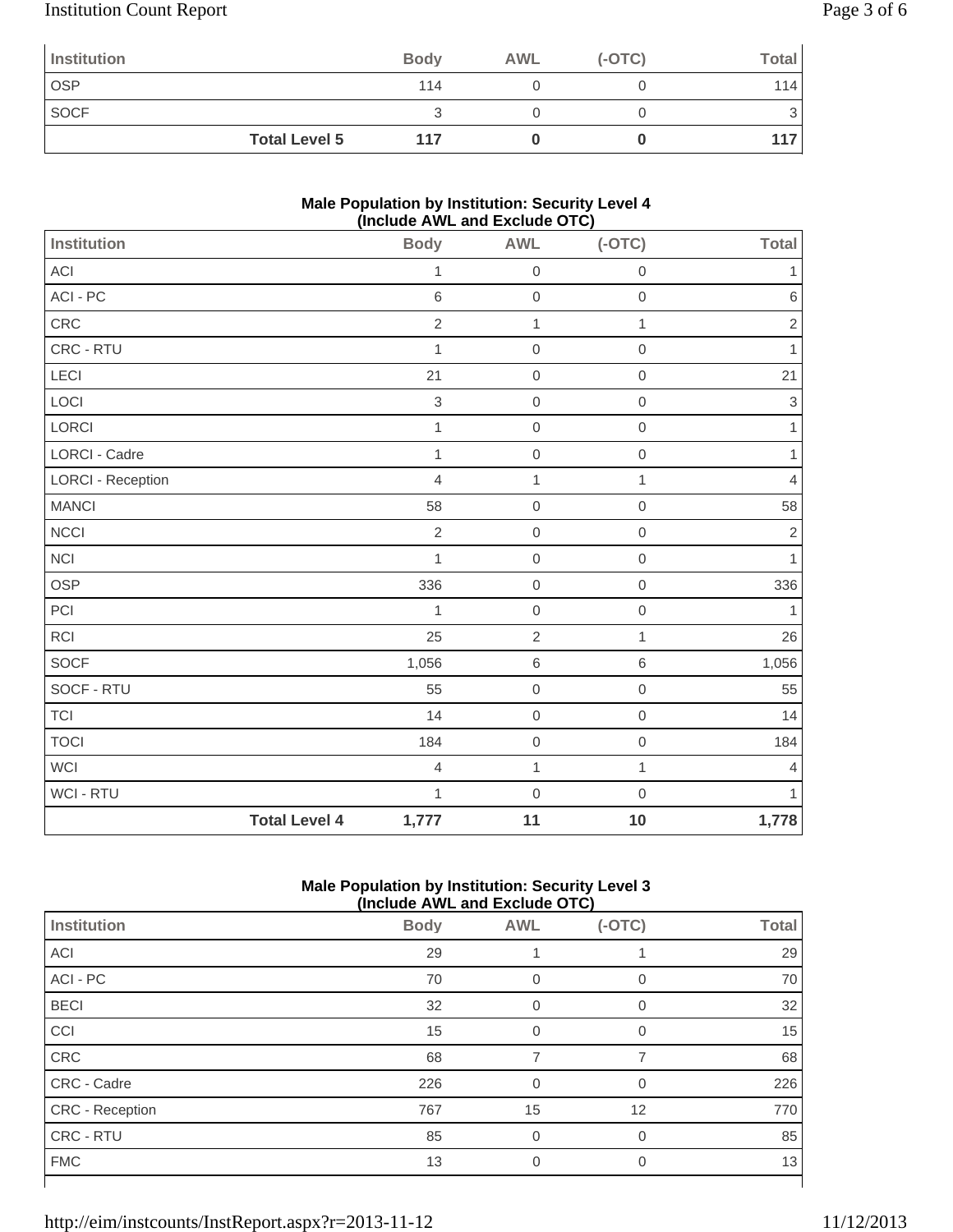# Institution Count Report Page 4 of 6

| FMC - Intensive Care - Male (CMC) | $\overline{7}$ | $\boldsymbol{0}$ | $\mathbf 0$              | $\overline{7}$ |
|-----------------------------------|----------------|------------------|--------------------------|----------------|
| GCI                               | $\,6$          | $\mathbf 0$      | $\mathbf 0$              | $\,6\,$        |
| <b>LAECI</b>                      | 23             | $\mathbf 0$      | $\mathsf{O}\xspace$      | 23             |
| <b>LECI</b>                       | 2,285          | 13               | 11                       | 2,287          |
| LOCI                              | 20             | $\mathbf 0$      | $\mathsf{O}\xspace$      | 20             |
| LORCI                             | 22             | $\,$ 6 $\,$      | $\,6\,$                  | 22             |
| <b>LORCI - Cadre</b>              | 209            | $\mathbf 0$      | $\mathbf 0$              | 209            |
| <b>LORCI - Reception</b>          | 491            | $\sqrt{2}$       | $\overline{2}$           | 491            |
| <b>MACI</b>                       | 10             | $\mathbf 0$      | $\mbox{O}$               | 10             |
| MACI - Youth                      | 6              | $\mathbf 0$      | $\mathbf 0$              | 6              |
| <b>MANCI</b>                      | 1,963          | 21               | 14                       | 1,970          |
| MCI                               | 21             | $\boldsymbol{0}$ | $\mbox{O}$               | 21             |
| <b>NCCI</b>                       | 13             | $\mbox{O}$       | $\mathsf{O}\xspace$      | 13             |
| <b>NCI</b>                        | 34             | $\mathbf 1$      | $\mbox{O}$               | 35             |
| OSP                               | 5              | $\mathbf 0$      | $\mathbf 0$              | $\sqrt{5}$     |
| PCI                               | 50             | 6                | $\mathsf{O}\xspace$      | 56             |
| <b>RCI</b>                        | 1,919          | 16               | 13                       | 1,922          |
| <b>RICI</b>                       | $\overline{9}$ | $\mathbf 0$      | $\mathbf 0$              | $\mathsf g$    |
| SCI                               | 15             | $\mathsf g$      | $\mathbf{1}$             | 23             |
| <b>SOCF</b>                       | 100            | $\mathbf 1$      | $\mathbf{1}$             | 100            |
| SOCF - RTU                        | 12             | $\mathbf 0$      | $\mathsf{O}\xspace$      | 12             |
| <b>TCI</b>                        | 943            | 11               | $\,8\,$                  | 946            |
| TCI - Camp                        | $\mathbf{1}$   | $\boldsymbol{0}$ | $\mbox{O}$               | $\mathbf{1}$   |
| <b>TOCI</b>                       | 976            | $\,8\,$          | $\overline{\mathcal{I}}$ | 977            |
| <b>WCI</b>                        | 1,300          | 10               | $\overline{7}$           | 1,303          |
| WCI - RTU                         | 50             | $\mathbf 0$      | $\mathbf 0$              | 50             |
| <b>Total Level 3</b>              | 11,795         | 127              | 90                       | 11,832         |

#### **Male Population by Institution: Security Level 2 (Include AWL and Exclude OTC)**

| <b>Body</b> | <b>AWL</b>     | $(-OTC)$       | <b>Total</b> |
|-------------|----------------|----------------|--------------|
| 560         | 6              | 2              | 564          |
| 56          | $\mathbf 0$    | $\overline{0}$ | 56           |
| 88          | 1              | 0              | 89           |
| 1,422       | 24             | 16             | 1,430        |
| 5           | $\mathbf 0$    | $\mathbf 0$    | 5            |
| 1,843       | 20             | 12             | 1,851        |
| 93          | $\overline{2}$ | $\overline{2}$ | 93           |
| 69          | $\mathbf 0$    | 0              | 69           |
| 178         | 1              | $\mathbf 0$    | 179          |
| 12          | $\mathbf 0$    | $\mathbf 0$    | 12           |
| 15          | $\overline{0}$ | 0              | 15           |
| 19          | $\mathbf 0$    | $\mathbf 0$    | 19           |
|             |                |                |              |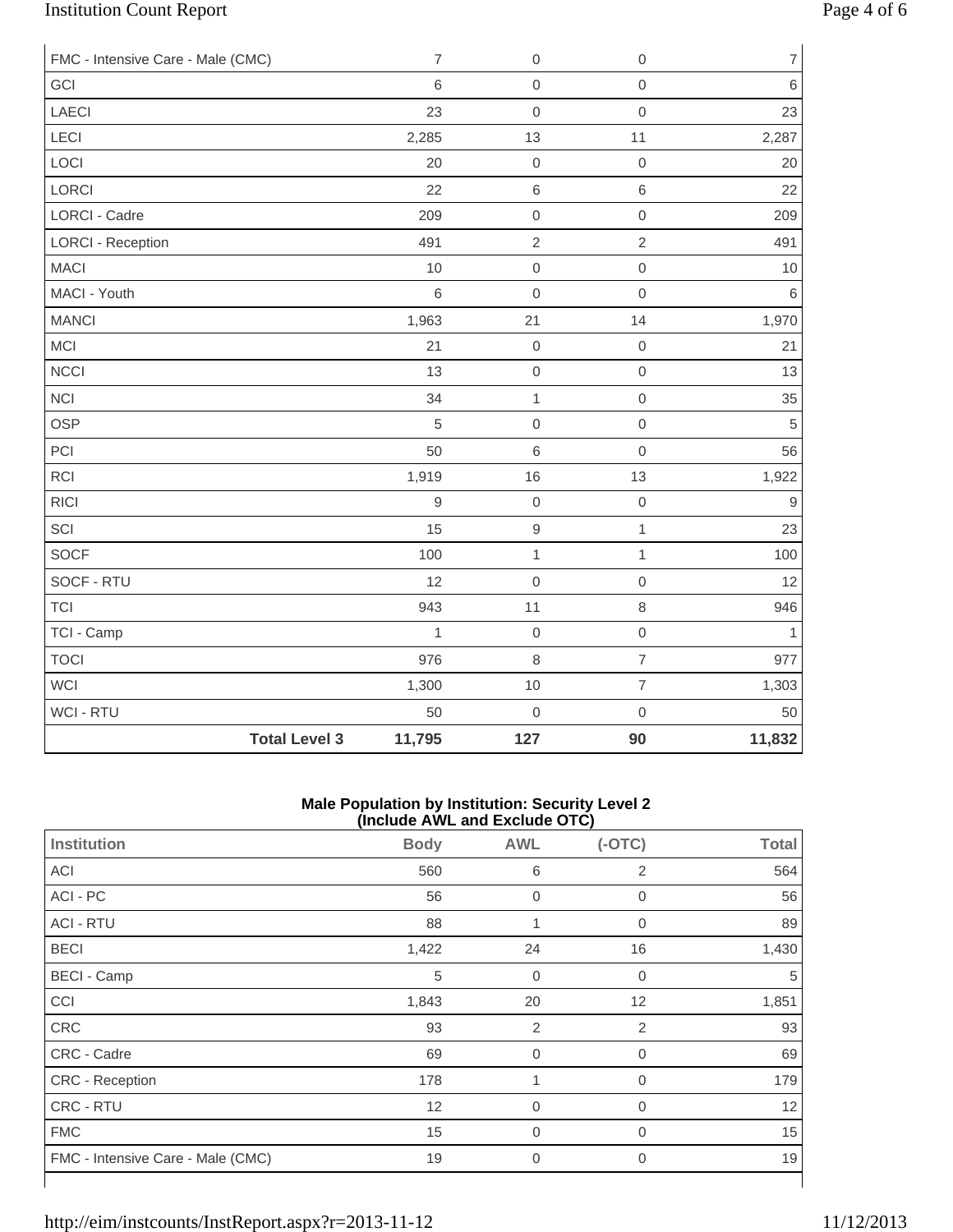# Institution Count Report Page 5 of 6

| GCI                      |                      | 784            | $\,3$               | $\sqrt{2}$          | 785            |
|--------------------------|----------------------|----------------|---------------------|---------------------|----------------|
| <b>GCI-RTU</b>           |                      | 1              | $\mathbf 0$         | $\mathbf 0$         | $\mathbf{1}$   |
| <b>LAECI</b>             |                      | 1,377          | 24                  | 16                  | 1,385          |
| LECI                     |                      | 85             | $\mathbf{1}$        | $\mathbf{1}$        | 85             |
| LOCI                     |                      | 1,162          | 10                  | 5                   | 1,167          |
| LORCI                    |                      | 38             | $\overline{2}$      | $\sqrt{2}$          | 38             |
| <b>LORCI - Cadre</b>     |                      | 11             | $\mathbf 0$         | $\mbox{O}$          | 11             |
| <b>LORCI - Reception</b> |                      | 264            | $\hbox{9}$          | $\overline{7}$      | 266            |
| <b>MACI</b>              |                      | 1,045          | $\sqrt{3}$          | $\overline{2}$      | 1,046          |
| MACI - Youth             |                      | 20             | $\mbox{O}$          | $\mathbf 0$         | 20             |
| <b>MANCI</b>             |                      | 68             | $\mathbf{1}$        | $\mathbf{1}$        | 68             |
| <b>MCI</b>               |                      | 1,769          | 31                  | 24                  | 1,776          |
| MCI - Camp               |                      | $\mathbf{1}$   | $\mathbf 0$         | $\mathbf 0$         | $\mathbf{1}$   |
| <b>NCCI</b>              |                      | 1,459          | 22                  | 14                  | 1,467          |
| NCCI - Camp              |                      | $\overline{2}$ | $\mathbf 0$         | $\mathbf 0$         | $\overline{2}$ |
| <b>NCI</b>               |                      | 1,921          | 41                  | 33                  | 1,929          |
| PCI                      |                      | 816            | 20                  | $\,6\,$             | 830            |
| RCI                      |                      | 108            | $\mathbf{1}$        | $\mathsf{O}\xspace$ | 109            |
| <b>RICI</b>              |                      | 691            | $\,6$               | $\sqrt{2}$          | 695            |
| SCI                      |                      | 1,057          | 11                  | $\, 8$              | 1,060          |
| <b>TCI</b>               |                      | 88             | $\overline{2}$      | $\mathbf 1$         | 89             |
| <b>TOCI</b>              |                      | 41             | $\mathsf{O}\xspace$ | $\mathbf 0$         | 41             |
| <b>WCI</b>               |                      | 65             | $\mathbf 0$         | $\mathsf{O}\xspace$ | 65             |
|                          | <b>Total Level 2</b> | 17,233         | 241                 | 156                 | 17,318         |

### **Male Population by Institution: Security Level 1 (Include AWL and Exclude OTC)**

|                                   |             |                  | .              |              |
|-----------------------------------|-------------|------------------|----------------|--------------|
| <b>Institution</b>                | <b>Body</b> | <b>AWL</b>       | $(-OTC)$       | <b>Total</b> |
| ACI                               | 560         | 6                | $\overline{2}$ | 564          |
| ACI - PC                          | 56          | $\boldsymbol{0}$ | $\mathbf 0$    | 56           |
| <b>ACI - RTU</b>                  | 88          | 1                | $\overline{0}$ | 89           |
| <b>BECI</b>                       | 1,422       | 24               | 16             | 1,430        |
| <b>BECI - Camp</b>                | $\sqrt{5}$  | $\boldsymbol{0}$ | 0              | 5            |
| CCI                               | 1,843       | 20               | 12             | 1,851        |
| CRC                               | 93          | $\overline{2}$   | $\overline{2}$ | 93           |
| CRC - Cadre                       | 69          | $\boldsymbol{0}$ | 0              | 69           |
| CRC - Reception                   | 178         | 1                | 0              | 179          |
| CRC - RTU                         | 12          | $\mathbf 0$      | 0              | 12           |
| <b>FMC</b>                        | 15          | $\boldsymbol{0}$ | $\overline{0}$ | 15           |
| FMC - Intensive Care - Male (CMC) | 19          | $\boldsymbol{0}$ | 0              | 19           |
| GCI                               | 784         | $\,$ 3 $\,$      | 2              | 785          |
| <b>GCI - RTU</b>                  | 1           | $\boldsymbol{0}$ | 0              |              |
| <b>LAECI</b>                      | 1,377       | 24               | 16             | 1,385        |
|                                   |             |                  |                |              |